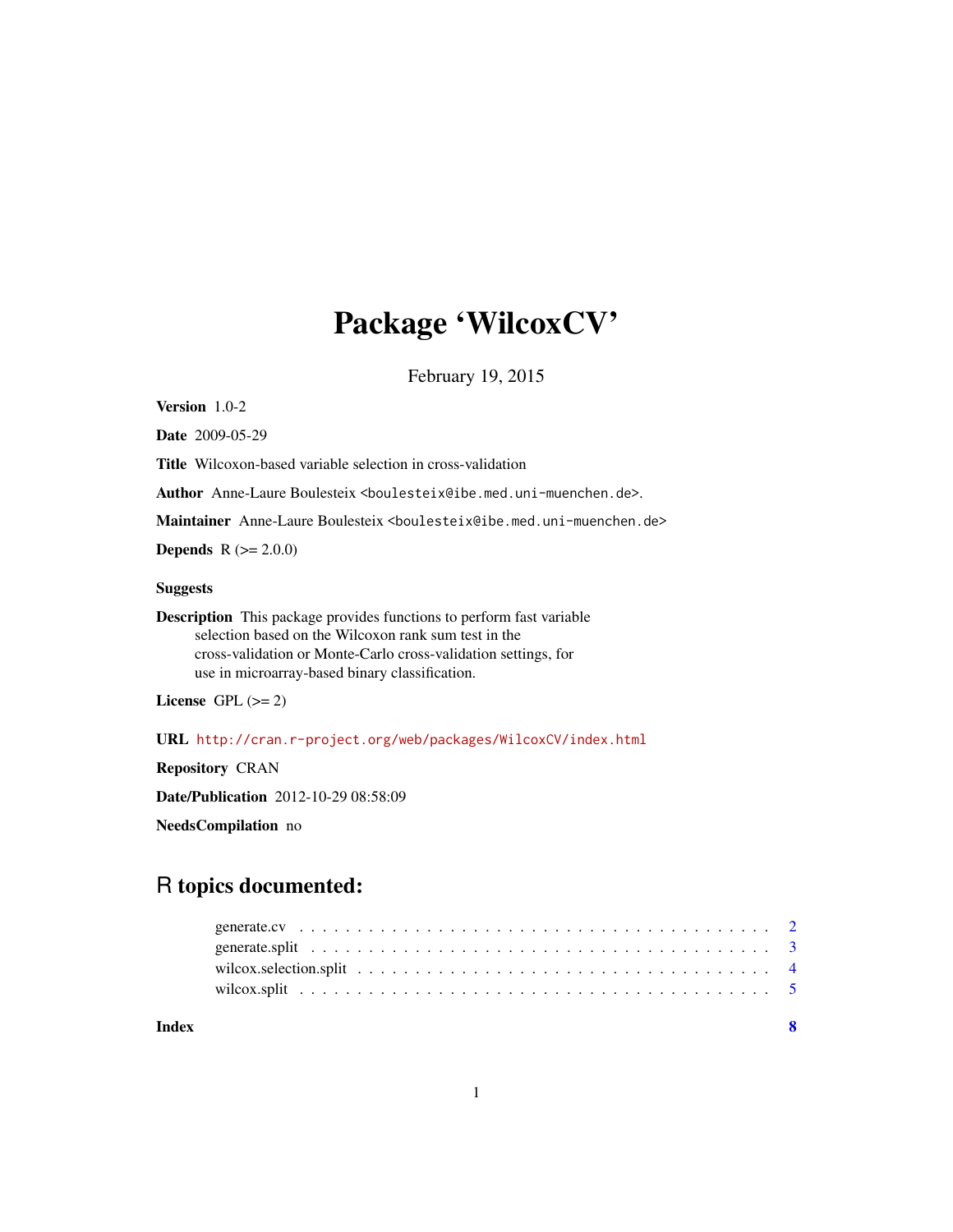<span id="page-1-1"></span><span id="page-1-0"></span>

#### Description

The function generate.cv generates randomly m groups for m-fold cross-validation.

#### Usage

generate.cv(n,m)

## Arguments

|   | The total number of observations in the data set. |
|---|---------------------------------------------------|
| m | The desired number of groups.                     |

## Details

Leave-one-out cross-validation is a special case of cross-validation, with m=n.

## Value

A  $m \times$  ceiling( $n/m$ ) matrix giving the indices of the observations included in each group. The i-th row gives the indices of observations included in the i-th group. If the m groups are not perfectly equally sized, the last column includes one or several zero(s).

## Author(s)

Anne-Laure Boulesteix ([http://www.ibe.med.uni-muenchen.de/organisation/mitarbeiter/](http://www.ibe.med.uni-muenchen.de/organisation/mitarbeiter/020_professuren/boulesteix/index.html) [020\\_professuren/boulesteix/index.html](http://www.ibe.med.uni-muenchen.de/organisation/mitarbeiter/020_professuren/boulesteix/index.html))

## References

A. L. Boulesteix (2007). WilcoxCV: an R package for fast variable selection in cross-validation. Bioinformatics 23:1702-1704.

## See Also

[generate.split](#page-2-1),[wilcox.split](#page-4-1),[wilcox.selection.split](#page-3-1)

## Examples

```
# load WilcoxCV library
library(WilcoxCV)
```
# Generate 10 groups for a data set of size 95. my.cv<-generate.cv(n=95,m=10)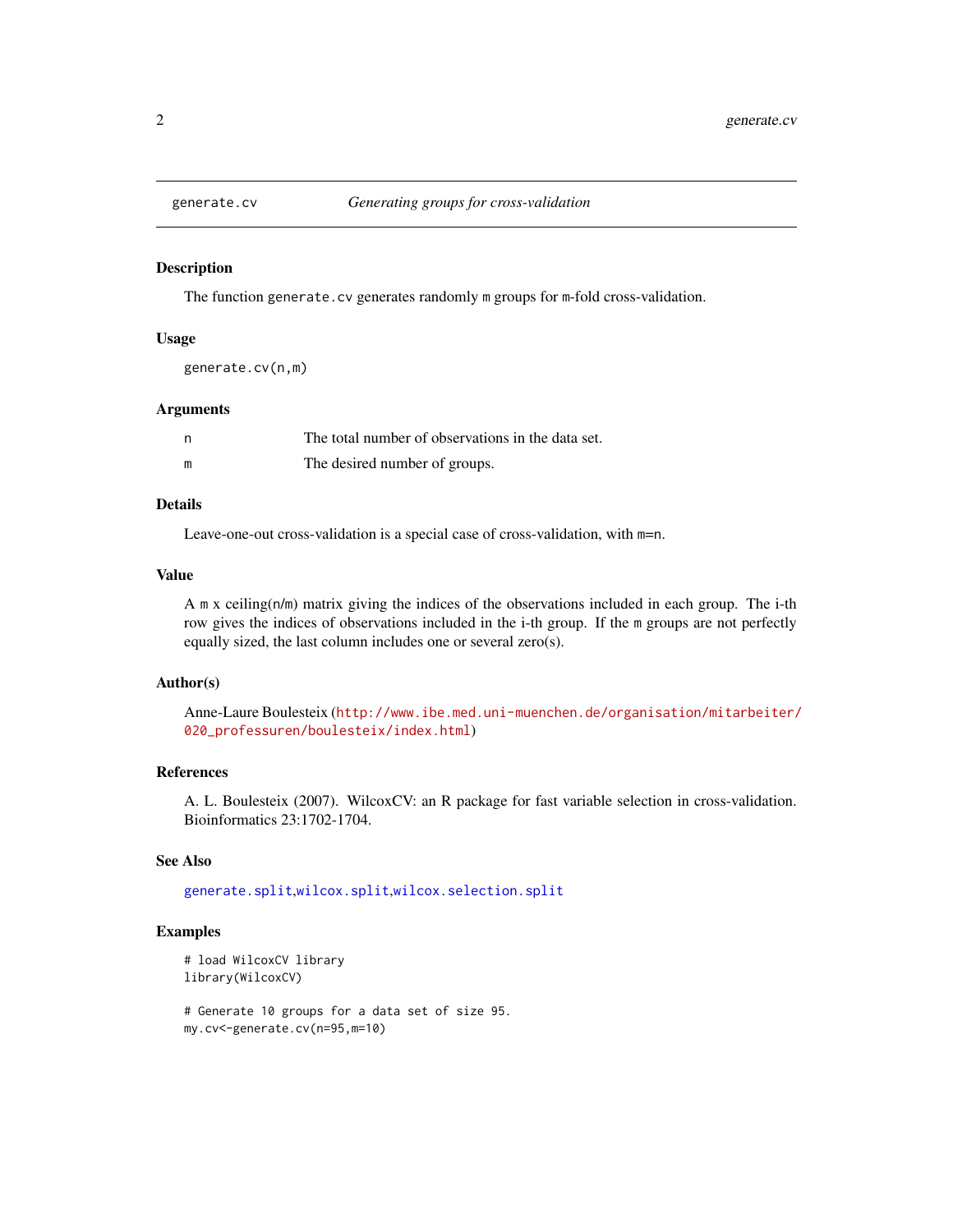<span id="page-2-1"></span><span id="page-2-0"></span>

#### Description

The function generate.split generates niter random splittings into learning and test data sets for use in Monte-Carlo cross-validation (MCCV).

## Usage

```
generate.split(niter,n,ntest)
```
## Arguments

| niter | The number of iterations (number of splits into learning and split sets). |
|-------|---------------------------------------------------------------------------|
| n     | The total number of observations in the data set.                         |
| ntest | The number of observations in the test sets.                              |

## Details

This function is meant for use in Monte-Carlo cross-validation (MCCV).

#### Value

A niter x ntest matrix giving the indices of the observations included in the test sets. The i-th row gives the indices of the ntest observations included in the test set for the i-th MCCV iteration.

#### Author(s)

Anne-Laure Boulesteix ([http://www.ibe.med.uni-muenchen.de/organisation/mitarbeiter/](http://www.ibe.med.uni-muenchen.de/organisation/mitarbeiter/020_professuren/boulesteix/index.html) [020\\_professuren/boulesteix/index.html](http://www.ibe.med.uni-muenchen.de/organisation/mitarbeiter/020_professuren/boulesteix/index.html))

#### References

A. L. Boulesteix (2007). WilcoxCV: an R package for fast variable selection in cross-validation. Bioinformatics 23:1702-1704.

## See Also

[generate.cv](#page-1-1),[wilcox.split](#page-4-1),[wilcox.selection.split](#page-3-1)

## Examples

```
# load WilcoxCV library
library(WilcoxCV)
```
# Generate 50 splits with ratio 2:1 for a data set including 90 observations my.split<-generate.split(niter=50,n=90,ntest=30)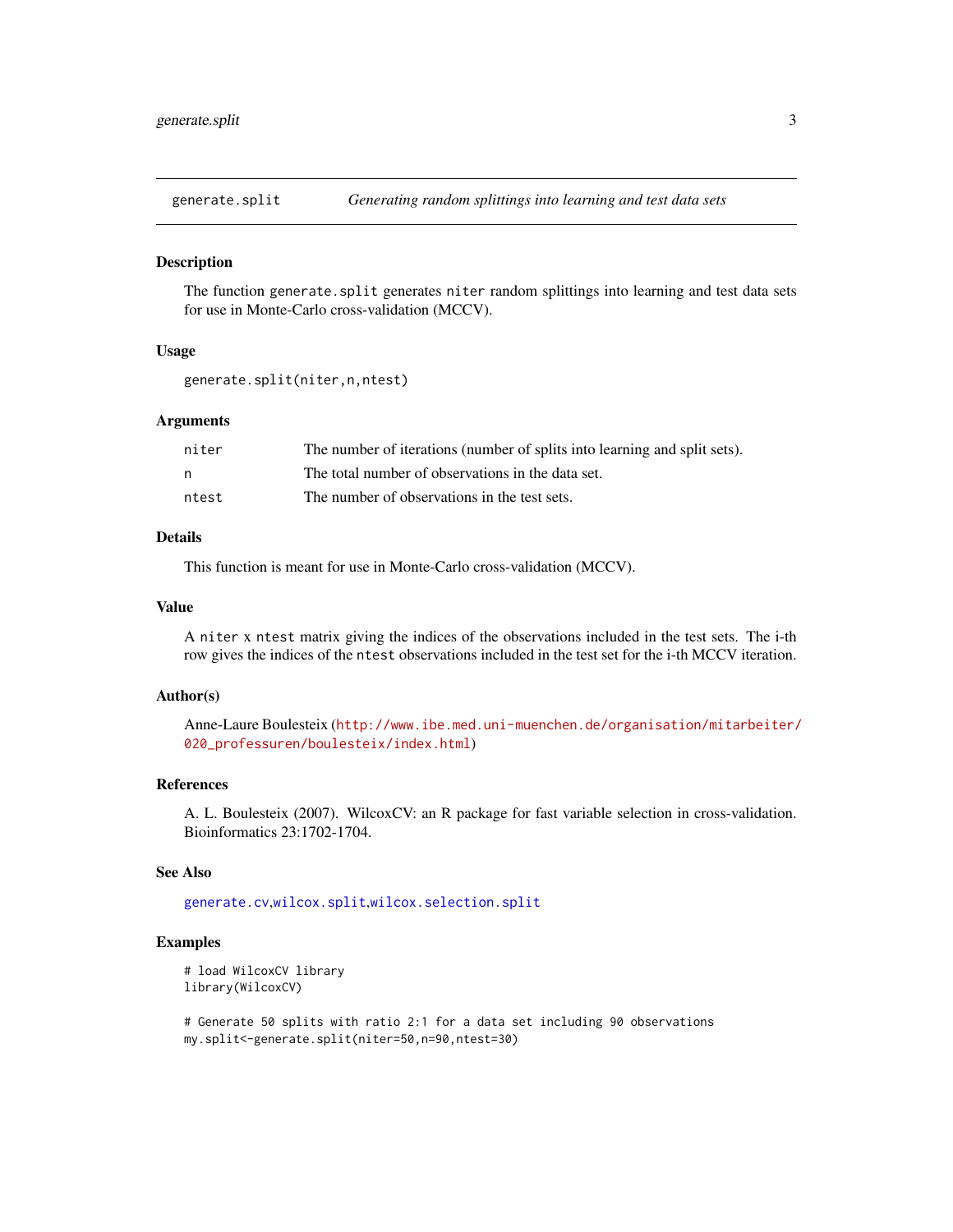<span id="page-3-1"></span><span id="page-3-0"></span>wilcox.selection.split

*Wilcoxon-based variable selection in cross-validation (CV) and Monte-Carlo cross-validation (MCCV)*

## Description

The function wilcox.selection.split performs variable ordering based on the Wilcoxon rank sum test for all niter CV or MCCV iterations.

#### Usage

```
wilcox.selection.split(x,y,split,algo="new",pvalue=FALSE)
```
## Arguments

| $\mathsf{x}$ | a matrix or a data frame of size n x p giving the expression levels of the p vari-<br>ables (genes) for the n observations (arrays). Variables correspond to columns,<br>observations to rows.                                                                                                                                 |
|--------------|--------------------------------------------------------------------------------------------------------------------------------------------------------------------------------------------------------------------------------------------------------------------------------------------------------------------------------|
| y            | a vector of length n giving the class membership for the n observations (arrays).<br>y can be either a factor or a numeric and must be coded as $0,1$ .                                                                                                                                                                        |
| split        | A niter x ntest matrix giving the indices of the ntest observations included<br>in each of the niter test sets, as generated by the functions generate. split<br>or generate.cv. The i-th row of split gives the indices of the observations<br>included in the test data set for the <i>i</i> -th random splitting iteration. |
| algo         | either "new" or "naive". If type="new", the new fast method described in<br>Boulesteix (2007) is used. If type="naive", results are obtained by running the<br>function wilcox. test niter times.                                                                                                                              |
| pvalue       | Logical. Should p-values be returned?                                                                                                                                                                                                                                                                                          |

#### Details

The Wilcoxon rank sum statistic is defined as the sum of the X-ranks of the observations with y=0. The Wilcoxon rank sum test is equivalent to the Mann-Whitney test. It is implemented in the function wilcox.test.

In the context of cross-validation (CV) or Monte-Carlo cross-validation (MCCV), wilcox.selection.split computes the Wilcoxon rank sum statistic for each iteration, for each variable. At each iteration, a subset of the n observations is excluded from the data set and considered as test data set. The indices of the observations considered as test set for each of the niter iterations are given in the niter x ntest matrix split.

#### Value

A list with the following components: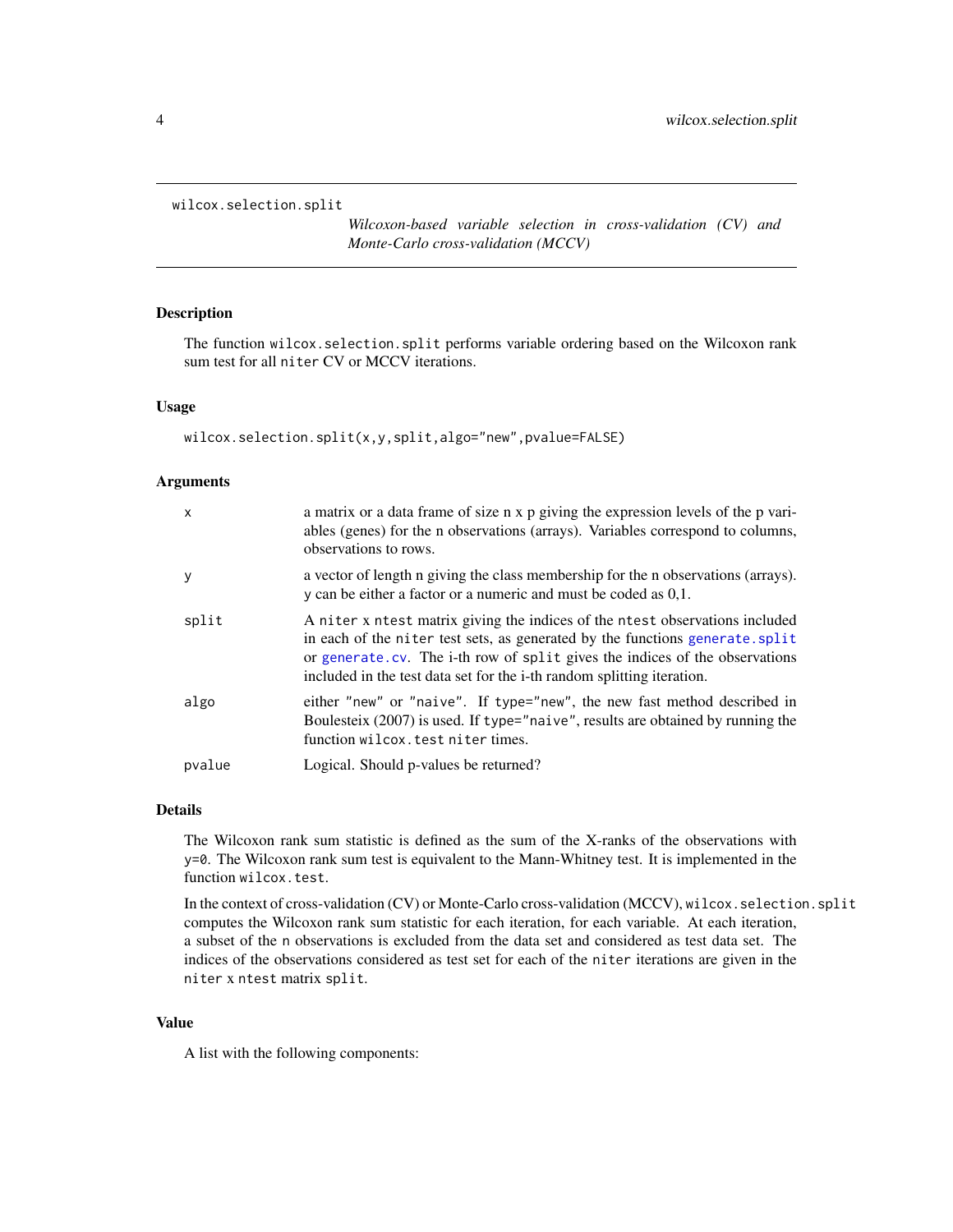## <span id="page-4-0"></span>wilcox.split 5

|              | ordering split A niter x p matrix giving the indices of the genes ordered by pvalue. For ex-<br>ample, the first column of ordering. split gives the index of the variable with |
|--------------|---------------------------------------------------------------------------------------------------------------------------------------------------------------------------------|
|              | lowest pvalue in each of the niter random splitting iterations, the second col-<br>umn of ordering. split gives the index of the variable with the second lowest                |
|              | poulue in each of the niter random splitting iterations. For the <i>i</i> -th iteration,<br>the indices of the 50 best variables are given in the 50 first columns of row i.    |
| pvalue.split | Returned only if pvalue=TRUE. A niter x p matrix of pvalues. The element in                                                                                                     |

## Author(s)

Anne-Laure Boulesteix ([http://www.ibe.med.uni-muenchen.de/organisation/mitarbeiter/](http://www.ibe.med.uni-muenchen.de/organisation/mitarbeiter/020_professuren/boulesteix/index.html) [020\\_professuren/boulesteix/index.html](http://www.ibe.med.uni-muenchen.de/organisation/mitarbeiter/020_professuren/boulesteix/index.html))

the i-th row and j-th column is the pvalue of variable j in the i-th iteration.

## References

A. L. Boulesteix (2007). WilcoxCV: an R package for fast variable selection in cross-validation. Bioinformatics 23:1702-1704.

## See Also

[wilcox.test](#page-0-0), [generate.split](#page-2-1), [generate.cv](#page-1-1), [wilcox.split](#page-4-1)

#### Examples

```
# load WilcoxCV library
library(WilcoxCV)
# Generate data
x<-matrix(rnorm(1000),100,10)
y<-sample(c(0,1),100,replace=TRUE)
```

```
# Generate 50 MCCV splits with ratio 2:1 for a data set including 90 observations
my.split<-generate.split(niter=50,n=90,ntest=30)
```

```
# Compute the Wilcoxon rank sum statistic for the 50 iterations.
wilcox.selection.split(x=x,y=y,split=my.split,algo="new",pvalue=TRUE)
```
<span id="page-4-1"></span>wilcox.split *Wilcoxon rank sum statistic in cross-validation (CV) and Monte-Carlo cross-validation (MCCV)*

## Description

The function wilcox.split computes the Wilcoxon rank sum statistic for all niter CV or MCCV iterations defined by the matrix split.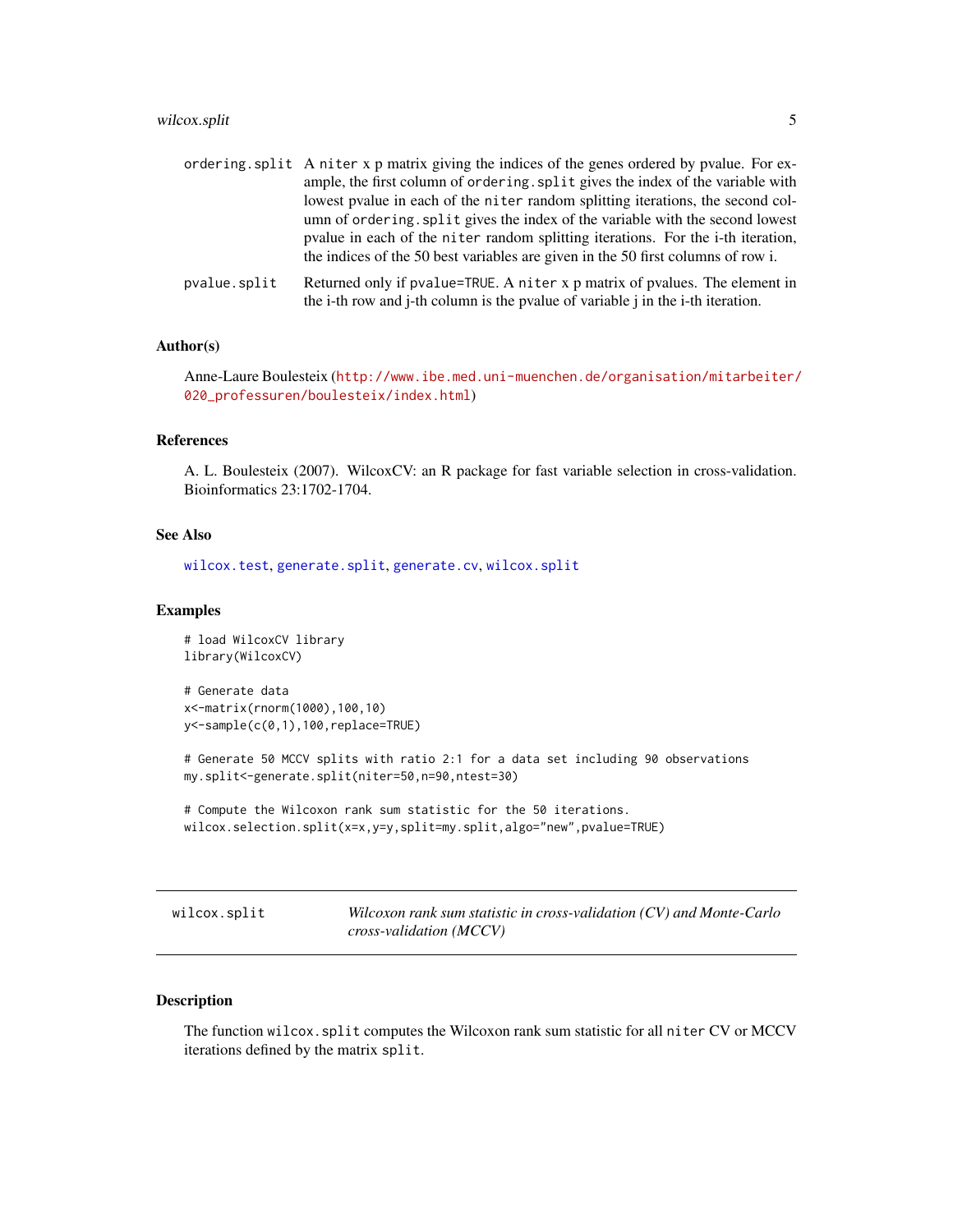#### <span id="page-5-0"></span>Usage

wilcox.split(x,y,split,algo="new")

#### Arguments

| $\mathsf{x}$ | a numeric vector of length n giving the expression levels of a gene for the n<br>arrays.                                                                                                                                                                                                                      |
|--------------|---------------------------------------------------------------------------------------------------------------------------------------------------------------------------------------------------------------------------------------------------------------------------------------------------------------|
| y            | a vector of length n giving the class membership for the n arrays. y can be either<br>a factor or a numeric and must be coded as 0,1.                                                                                                                                                                         |
| split        | A niter x ntest matrix giving the indices of the ntest observations included<br>in each of the niter test sets, as generated by the functions generate. split<br>or generate.cv. The i-th row of split gives the indices of the observations<br>included in the test data set for the <i>i</i> -th iteration. |
| algo         | either "new" or "naive". If algo="new", the new fast method described in<br>Boulesteix (2007) is used to compute the Wilcoxon rank statistic. If algo="naive",<br>the Wilcoxon rank sum statistics are obtained by running the function wilcox. test<br>niter times.                                          |

## Details

The Wilcoxon rank sum statistic is defined as the sum of the X-ranks of the observations with y=0. The Wilcoxon rank sum test is equivalent to the Mann-Whitney test. It is implemented in the function wilcox.test.

In the context of cross-validation (CV) or Monte-Carlo cross-validation (MCCV), wilcox.selection.split computes the Wilcoxon rank sum statistic for each iteration. At each iteration, a subset of the n observations is excluded from the data set and considered as test data set. The indices of the observations considered as test set for each of the niter iterations are given in the niter x ntest matrix split.

## Value

A list with the following components:

wilcox.split a numeric vector of length niter whose i-th component gives the Wilcoxon rank sum statistic obtained in the i-th iteration.

## Author(s)

Anne-Laure Boulesteix ([http://www.ibe.med.uni-muenchen.de/organisation/mitarbeiter/](http://www.ibe.med.uni-muenchen.de/organisation/mitarbeiter/020_professuren/boulesteix/index.html) [020\\_professuren/boulesteix/index.html](http://www.ibe.med.uni-muenchen.de/organisation/mitarbeiter/020_professuren/boulesteix/index.html))

## References

A. L. Boulesteix (2007). WilcoxCV: an R package for fast variable selection in cross-validation. Bioinformatics 23:1702-1704.

## See Also

[wilcox.test](#page-0-0), [generate.split](#page-2-1), [generate.cv](#page-1-1), [wilcox.selection.split](#page-3-1)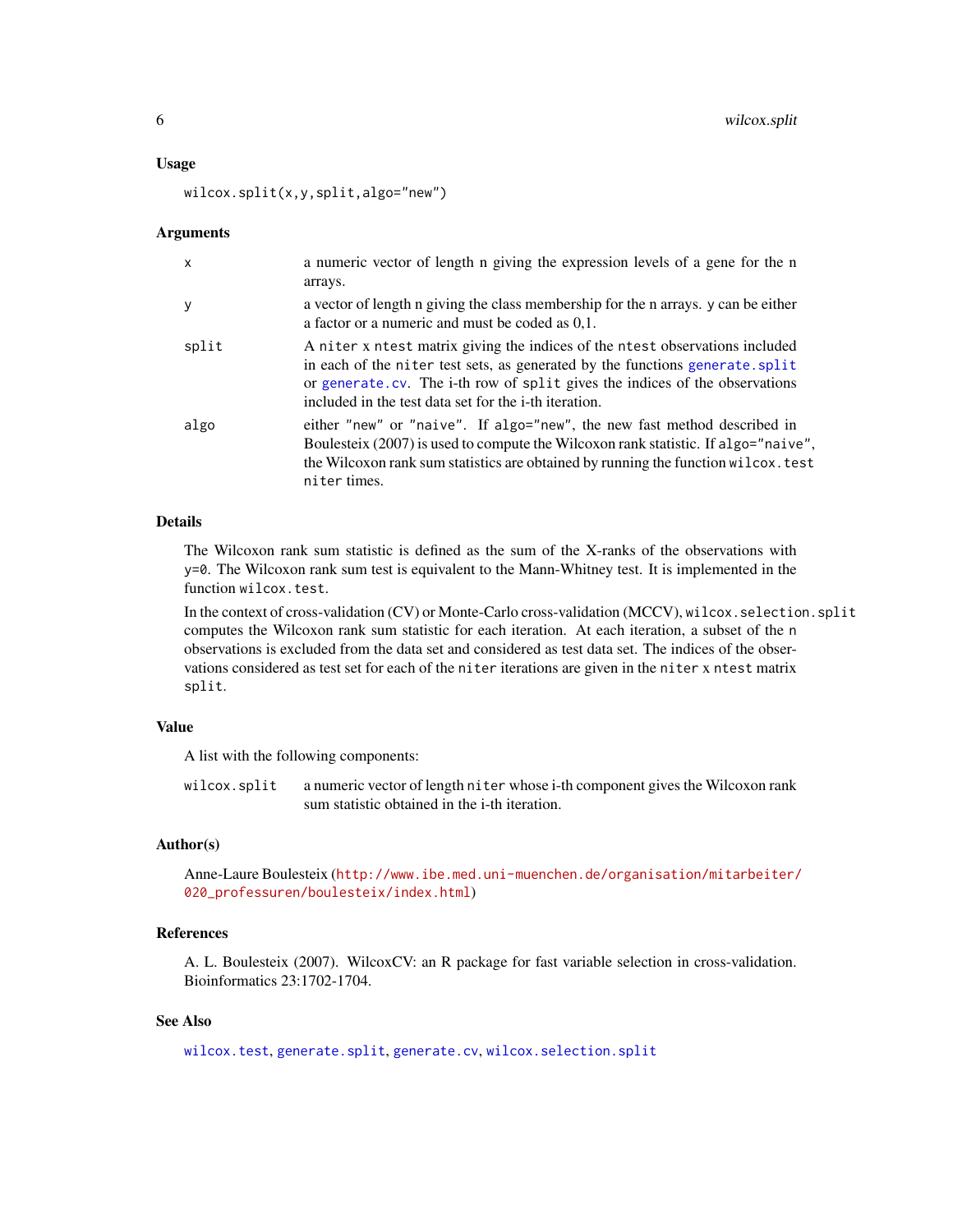## wilcox.split 7

## Examples

```
# load WilcoxCV library
library(WilcoxCV)
# Generate data
x<-rnorm(100)
y<-sample(c(0,1),100,replace=TRUE)
```

```
# Generate 50 MCCV splits with ratio 2:1 for a data set including 90 observations
my.split<-generate.split(niter=50,n=90,ntest=30)
```

```
# Compute the Wilcoxon rank sum statistic for the 50 iterations.
wilcox.split(x=x,y=y,split=my.split,algo="new")
```